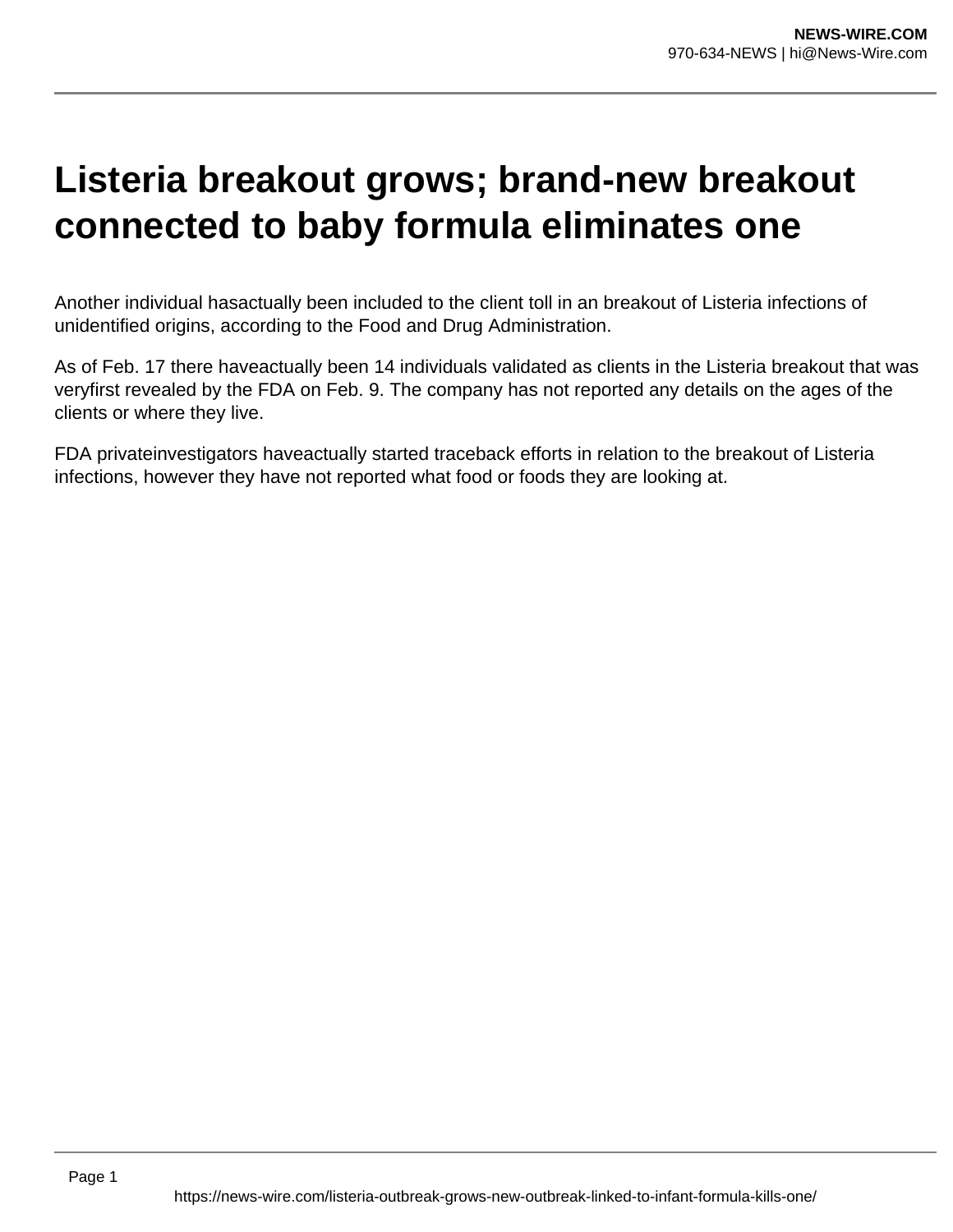

In a brand-new breakout listing the FDA reports

that 4 babies haveactually been contaminated from Cronobacter and Salmonella germs in baby formula items. All 4 clients were hospitalized.

One kid with an infection from coronobacter has passedaway. The death stays under examination.

The FDA is recommending customers not to usage Similac, Alimentum or EleCare powdered baby solutions if:

- the veryfirst 2 digits of the code are 22 through 37 and
- the code on the container consistsof K8, SH, or Z2, and
- the expiration date is 4-1-2022 (APR 2022) or lateron.

The business has initiated a recall.

All of the ill babies are reported to haveactually takenin powdered baby formula (IF) produced from Abbott Nutrition's Sturgis, MI, center. The FDA hasactually started an onsite examination at the center.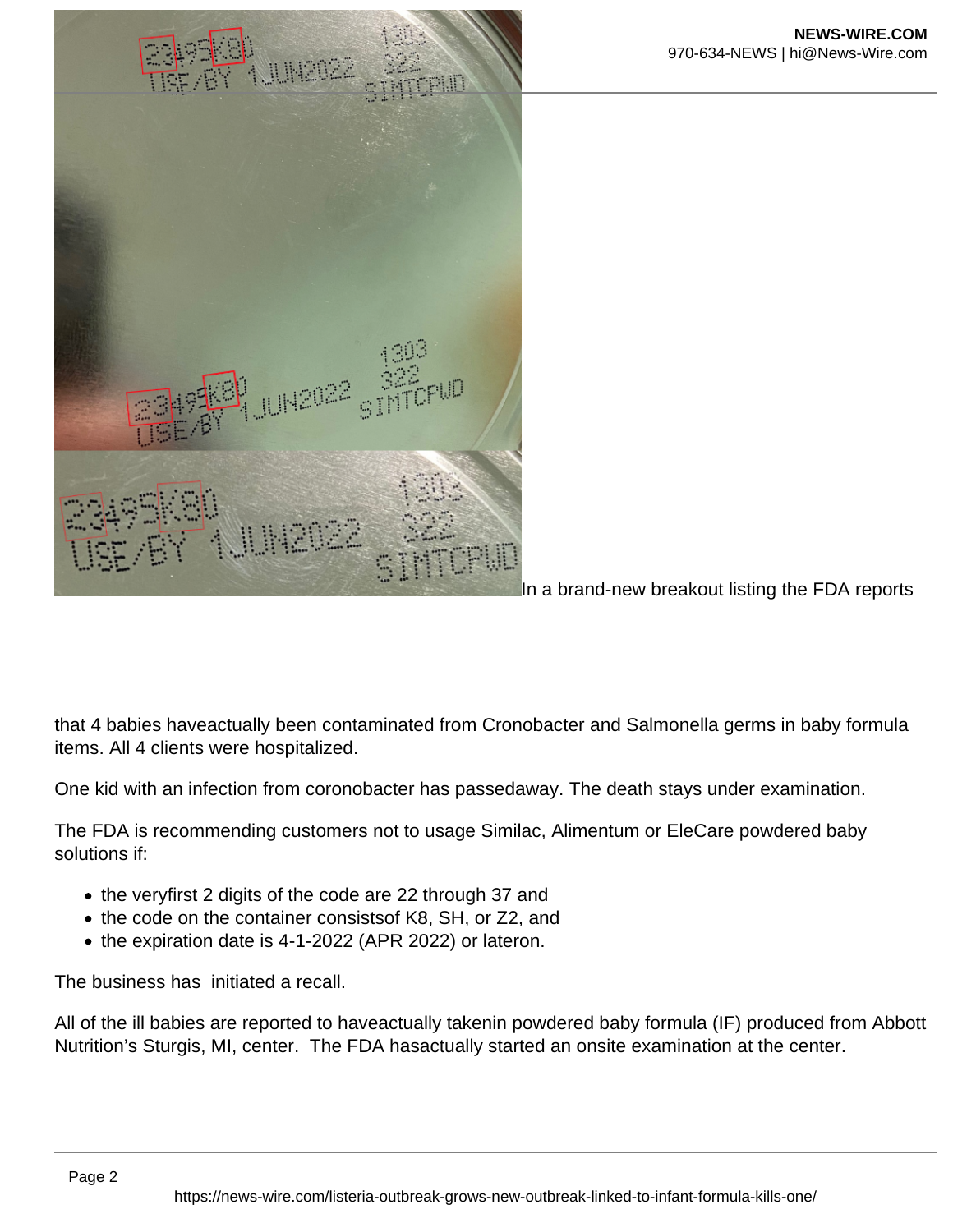The table listedbelow reveals details about 4 other continuous breakout examinations being handled by FDA's CORE Response Teams and one examination that hasactually been closed. The examinations are in a range of phases. Some breakouts have restricted info with active examinations continuous, others might be near conclusion. The table listedbelow hasactually been abbreviated to program just active examinations.

The Food and Drug Administration will problem public health advisories for breakout examinations that outcome in "specific, actionable actions for customers — such as tossing out or preventing particular foods — to take to safeguard themselves," according to the breakout table page.

Not all remembers and informs outcome in an breakout of foodborne healthproblem. Not all breakouts outcome in remembers.

Outbreak examinations that do not outcome in particular, actionable actions for customers might or might not conclusively determine a source or expose any contributing elements, according to CORE's breakout table page. If a source(s) and/or contributing aspects are recognized that might notify future avoidance, FDA devotes to supplying a summary of those findings, according to CORE authorities.

Click here to checkout the FDA page that has a total list of breakout examinations and links to breakout info.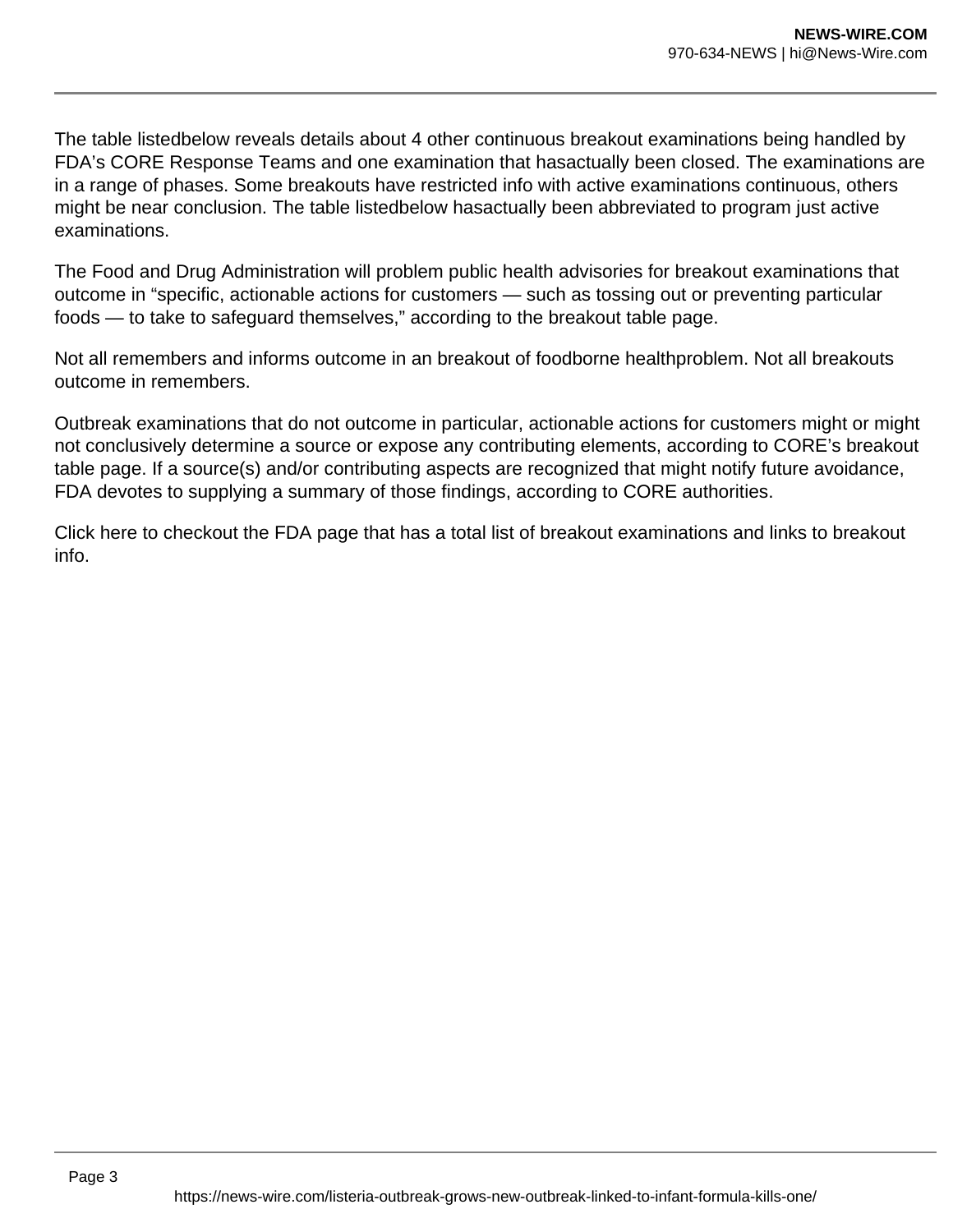| <b>Date</b><br><b>Posted</b>                                                                                     | <b>Reference</b><br># | <b>Pathogen</b>                                               | <b>Product(s)</b><br><b>Linked to</b><br><b>Illnesses</b><br>(if any) | <b>Total</b><br><b>Case</b><br><b>Count</b> | <b>Investiga</b><br><b>Statu</b> |
|------------------------------------------------------------------------------------------------------------------|-----------------------|---------------------------------------------------------------|-----------------------------------------------------------------------|---------------------------------------------|----------------------------------|
| 2/17/2022                                                                                                        | 1056                  | Cronobacter<br>sakazakii<br>&<br><b>Salmonella</b><br>Newport | Powdered<br>Infant<br>Formula                                         | <u>See</u><br><b>Advisory</b>               | Activ                            |
| 2/9/2022                                                                                                         | 1040                  | Listeria<br><u>monocytogenes</u>                              | Not Yet<br>Identified                                                 | 14                                          | Activ                            |
| 2/2/2022                                                                                                         | 1054                  | Enteroinvasive<br>E. coli<br>0143:H26                         | Not Yet<br>Identified                                                 | 16                                          | Activ                            |
| 1/10/2022                                                                                                        | 1050                  | E. coli<br>0121:H19                                           | Romaine                                                               | 4                                           | Close                            |
| 12/29/2021                                                                                                       | 1052                  | E. coli<br>0157:H7                                            | Packaged<br>Salad                                                     | See<br>Outbreak<br><b>Advisory</b>          | Activ                            |
| $\overline{4}$<br>https://news-wire.com/listeria-outbreak-grows-new-outbreak-linked-to-infant-formula-kills-one/ |                       |                                                               |                                                                       |                                             |                                  |